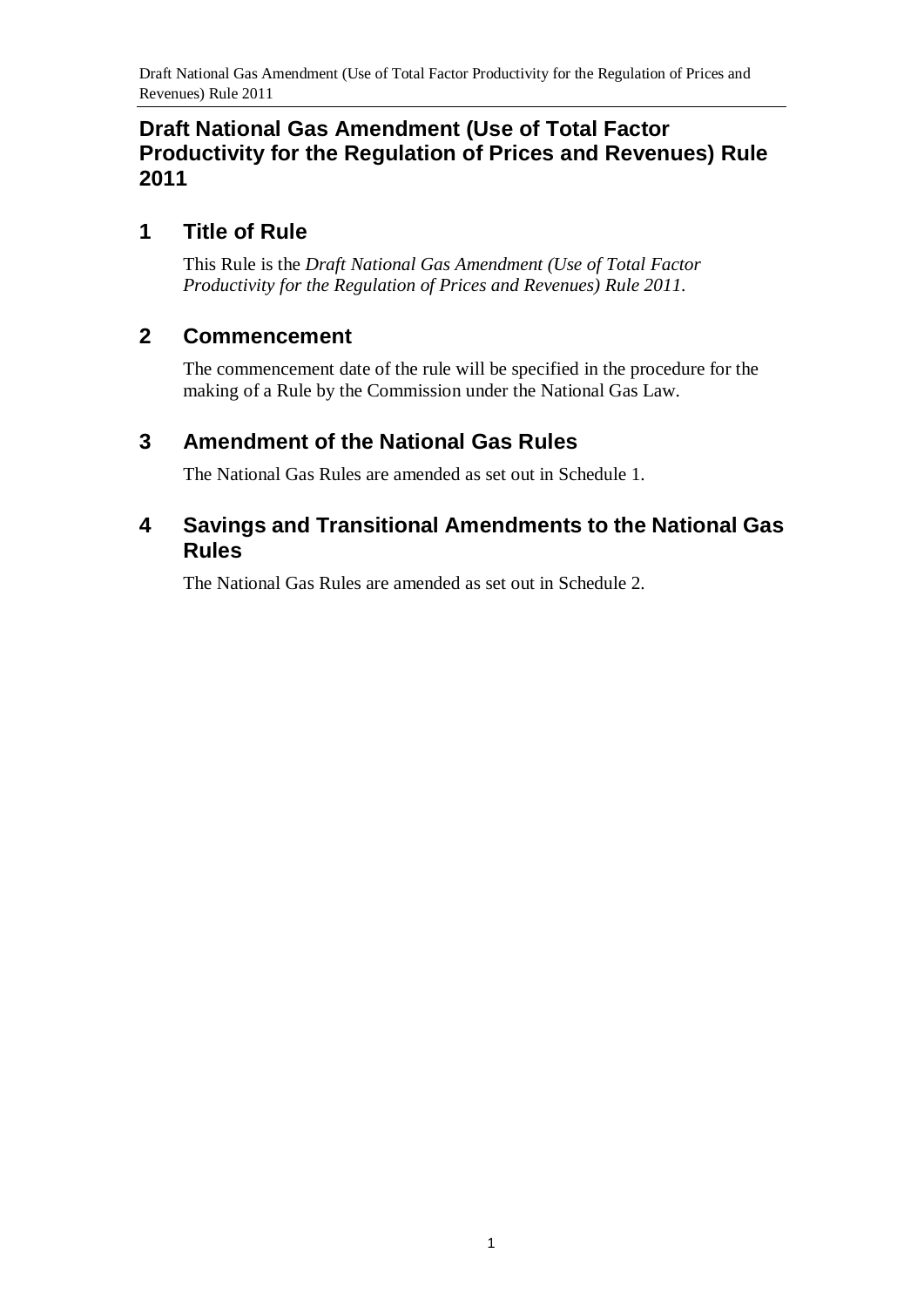# <span id="page-1-0"></span>**Schedule 1 Amendments of the National Gas Rules**

[\(Clause](#page-0-0) 3)

# **[1] New Rule 99A Total Factor Productivity**

After rule 99, insert:

# **Part 9A Use of Total Factor Productivity for the Regulation of Prices and Revenues**

### **Rule 99ATotal Factor Productivity**

This Part applies only in respect of a *full regulation pipeline*.

### **Rule 99BPrinciples of calculating Total Factor Productivity**

- (1) The following constitutes the principles of calculating Total Factor Productivity for *full regulation pipeline* service providers:
	- (a) an index number method is to be used;
	- (b) bias in the Total Factor Productivity growth rate is to be avoided;
	- (c) for output quantities, quantities that accurately reflect pipeline services supplied by *full regulation pipeline* service providers are to be used;
	- (d) for input capital costs:
		- (i) costs that are set exogenously are to be used; and
		- (ii) costs that are consistent with the regulatory asset base of the provider are to be used; and
		- (iii) costs that are consistent with the concept of financial capital maintenance are to be used; and

#### **Note**

Financial capital maintenance means that a regulated provider is compensated for efficient expenditure and efficient investments such that its real financial capital is at least maintained in present value terms.

(iv) for input capital quantities, quantities that accurately reflect the physical service potential of assets employed in the provision of pipeline services supplied by *full regulation pipeline* service providers are to be used.

### **Rule 99CPipeline Regulatory Disclosure Data Report**

- (1) There must be Pipeline Regulatory Disclosure Data Report Guidelines in force at all times after the first such guidelines are published by the AER.
- (2) The Pipeline Regulatory Disclosure Data Report Guidelines must include, provide guidance on, and provide worked examples as to: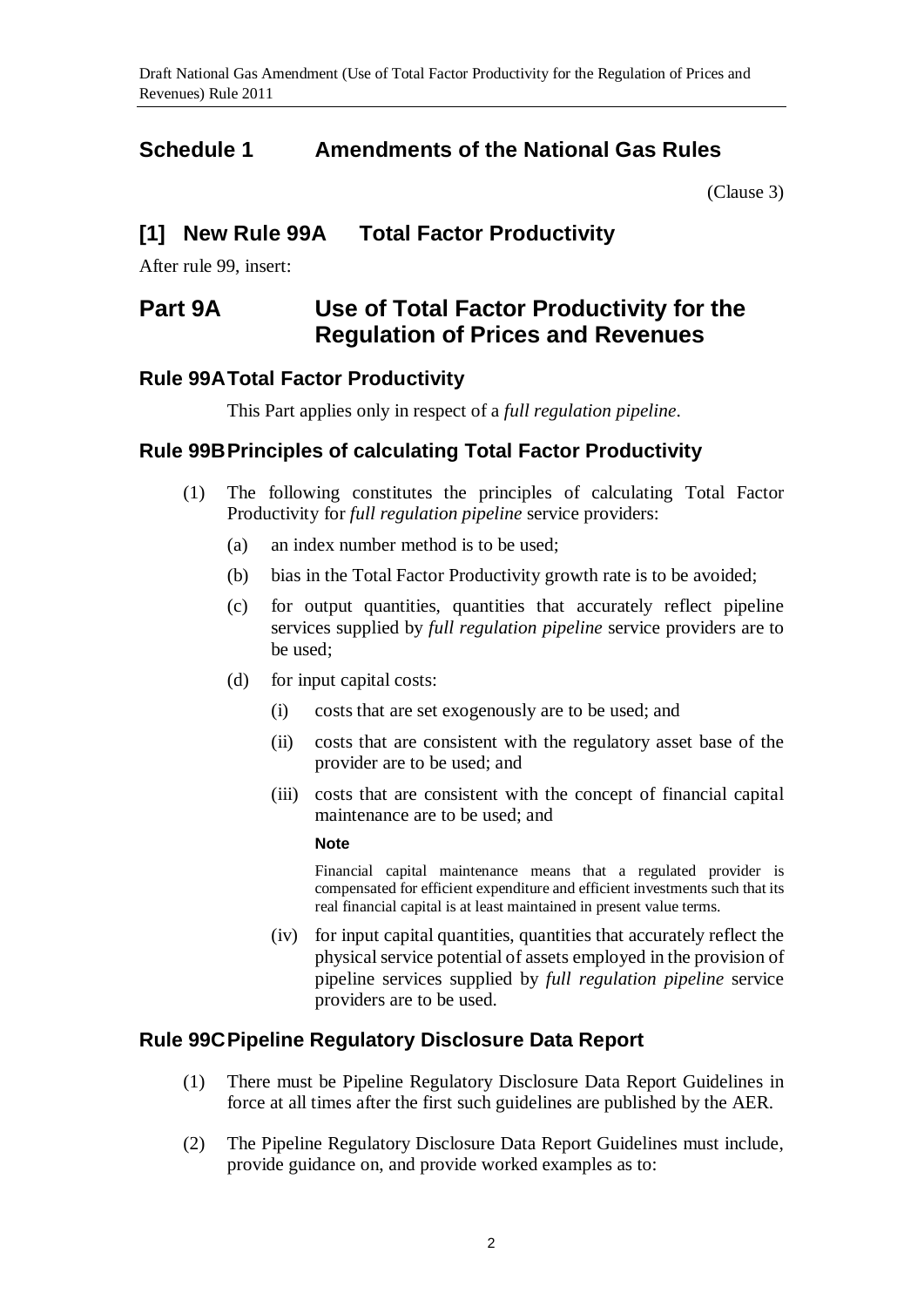- (a) definitions for terms referred to in each item set out in Schedule 4;
- (b) acceptable methodologies for the measurement or valuation of each item set out in Schedule 4;
- (c) identification of items set out in Schedule 4 that are subject to financial audit requirements; and
- (d) identification and management of confidential information.

### **Rule 99DSubmission of Regulatory Disclosure Data Report to the AER**

- (1) By no later than 1 November each year, each *full regulation pipeline* service provider must submit to the AER, a Pipeline Regulatory Disclosure Data Report that:
	- (a) provides a true and fair statement of the financial, asset and operational data for each item set out in Schedule 4;
	- (b) is certified by the pipeline's:
		- (i) Chief Executive Officer; and
		- (ii) Company Secretary or a Director; and
	- (c) otherwise complies with the requirements of these Rules and the Pipeline Regulatory Disclosure Data Report Guidelines.
- (2) In addition to the Pipeline Regulatory Disclosure Data Report, the AER may require a *full regulation pipeline* service provider to submit, by a date and in the form and manner specified by the AER, any additional information the AER reasonably requires for a purpose set out in subrule (3).
- (3) The Pipeline Regulatory Disclosure Data Report submitted to the AER under subrule (1) may only be used by the AER for the following purposes:
	- (a) to monitor, report on and enforce the compliance of the *full regulation pipeline* service provider of any requirements imposed on the provider under Part 9 of these Rules; and
	- (b) as an input regarding the financial, asset and operational performance of the provider, to inform the AER in regards to its assessment of the Total Productivity Factor approach for the regulation of prices and revenues under this Part of these Rules.
- (4) The AER may request, or arrange to undertake, verification or independent audit of any information sought by it, or submitted to it, under this Part of these Rules.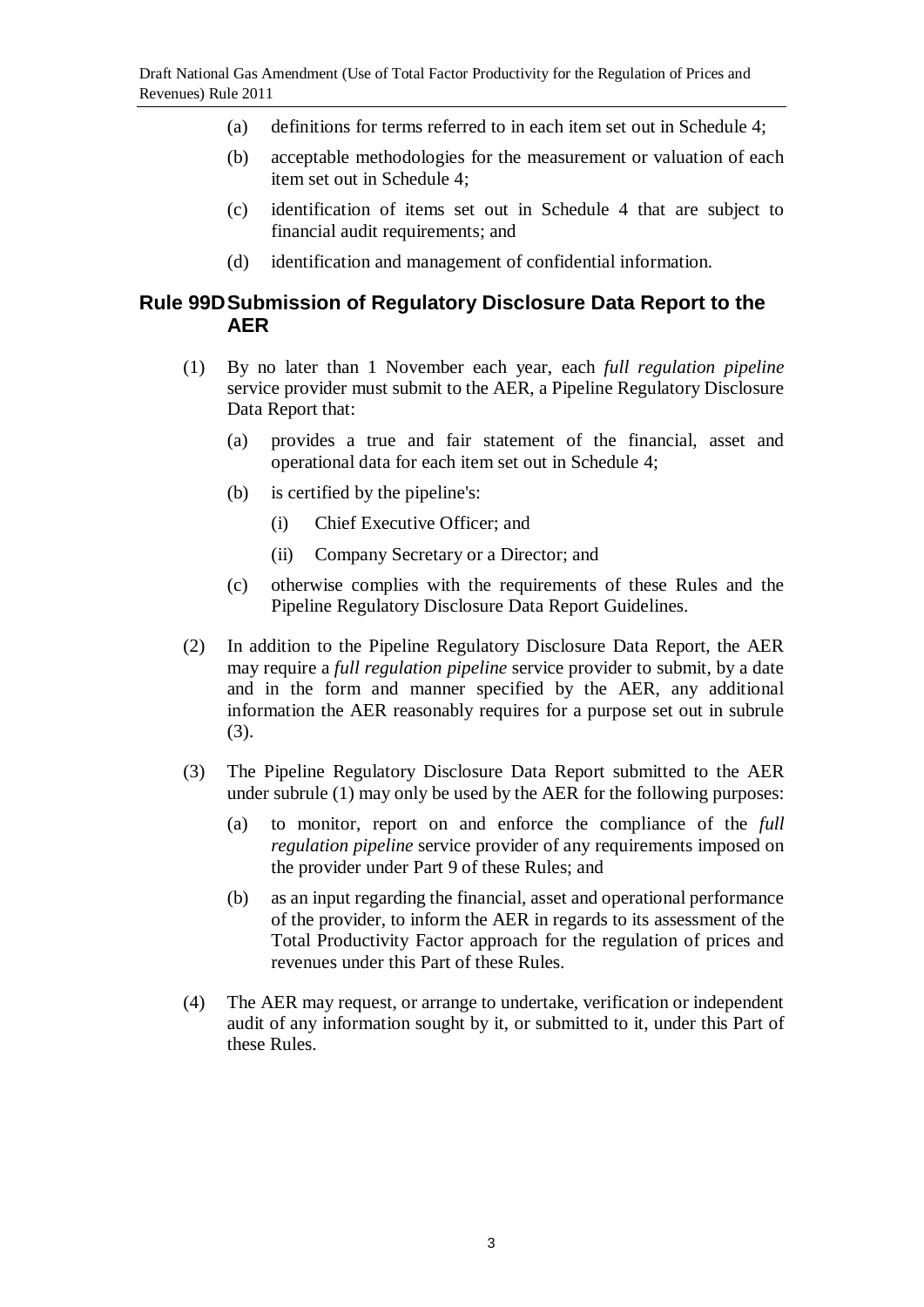### **Rule 99EPublication of Pipeline Regulatory Disclosure Data Reports by the AER**

- (1) As soon as practicable after the AER has received a Pipeline Regulatory Disclosure Data Report from a *full regulation pipeline* service provider, subject to subrule (2), it must publish that report.
- (2) The AER must not publish:
	- (a) confidential information; or
	- (b) information identified by the relevant *full regulation pipeline* service provider in a Pipeline Regulatory Disclosure Data Report as confidential and only where the AER, exercising its discretion with a view that all information reported in a Pipeline Regulatory Disclosure Data Report should be made publicly available, considers confidential or is commercially sensitive.

### **Rule 99F Publication of an Annual TFP Report by the AER and alterations to data contained in Pipeline Regulatory Disclosure Data Reports**

- (1) Not later than 1 March each year, in publishing an Annual TFP Report, the AER must:
	- (a) comply with the principles of calculating Total Factor Productivity set out in rule 99B;
	- (b) consider data contained in Pipeline Regulatory Disclosure Data Reports submitted to it, and only alter that data in accordance with subrule (3);
	- (c) provide an assessment of the factors for consideration to test the possible use of Total Factor Productivity for the regulation of prices and revenues set out in subrule (2), that assessment can either be for *full regulation pipeline* service providers as a whole, relevant groups of pipelines as identified by the AER, or individual pipelines;
	- (d) comply with the contents of an *Annual TFP Report* set out in Schedule 3;
	- (e) provide Total Factor Productivity index results for *full regulation pipeline* service providers as a whole, relevant groups of pipelines as identified by the *AER* and individual pipelines based upon operating environment conditions and using a common specification of outputs and inputs; and
	- (f) publish all data used in calculating the Total Factor Productivity index results.
- (2) In publishing an Annual TFP Report, the AER may use historical data only if that data is consistent with the definitions for terms in the Pipeline Regulatory Disclosure Data Report Guidelines.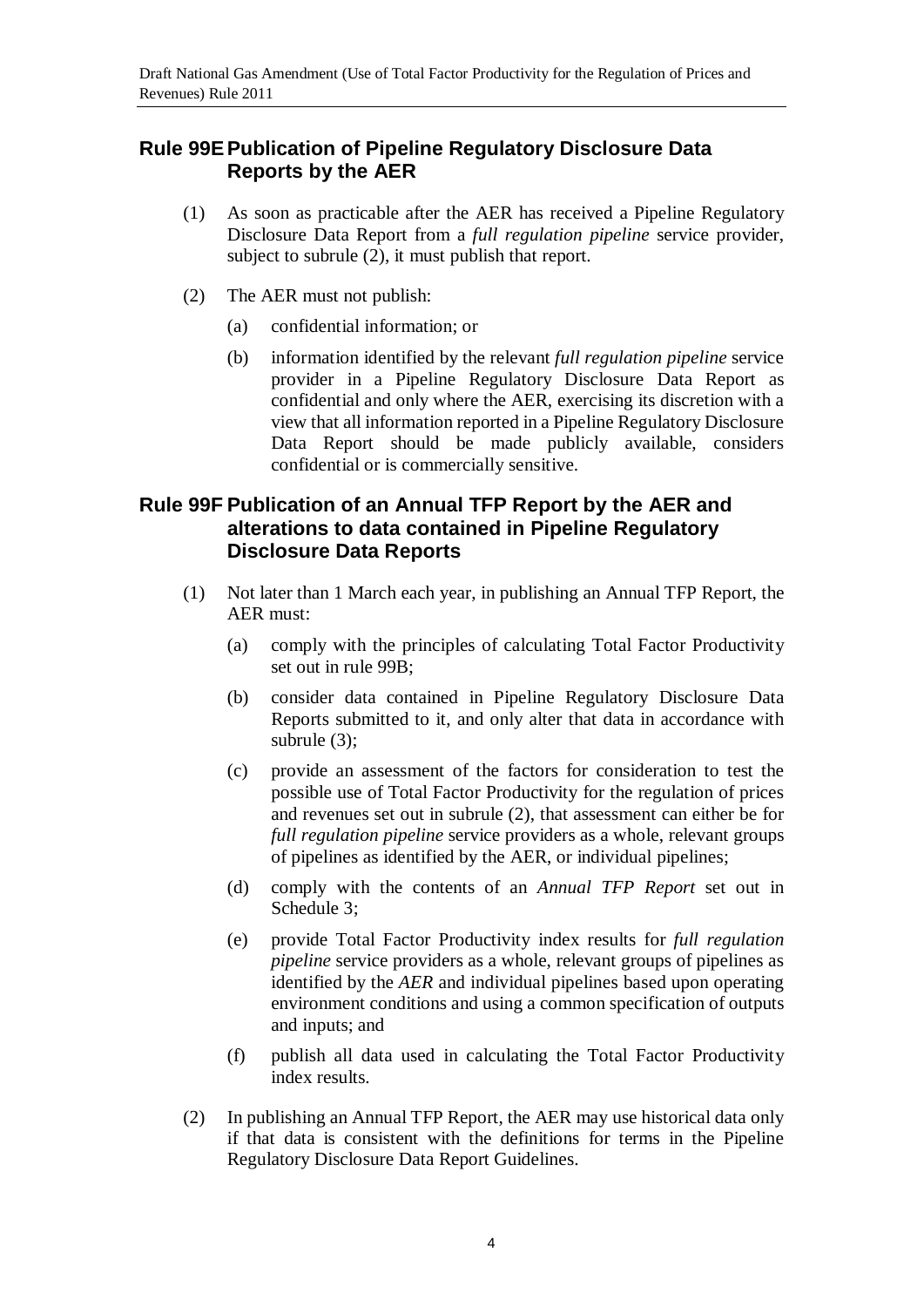- (3) In preparing an Annual TFP Report, the AER may only make alterations to data contained in a Pipeline Regulatory Disclosure Data Report:
	- (a) to alter for structural differences to improve the consistency of data; and
	- (b) to alter for exceptional circumstances.

#### **Example**

For example, the AER may only make alterations to data contained in a Pipeline Regulatory Disclosure Data Report to align relevant Total Factor Productivity datasets to reflect different classification of pipeline services between different *full regulation pipelines*.

- (4) In the event that the AER makes an alteration to data contained in a Pipeline Regulatory Disclosure Data Report, it:
	- (a) must explain how the alteration to that data was performed;
	- (b) must give reasons for the alteration to that data; and
	- (c) must present Total Factor Productivity index results with and without alteration to that data,

in its Annual TFP Report.

### **Rule 99GConsideration of the use of Total Factor Productivity for the Regulation of Prices and Revenues**

- (1) The following constitutes assessment factors to test the use of Total Factor Productivity for the regulation of prices and revenues for *full regulation pipeline* service providers:
	- (a) a Total Factor Productivity dataset of sufficient length to establish reliable trends that is available, robust and consistent both through time and across service providers;
	- (b) calculation of Total Factor Productivity indexes that represent an accurate measure of productivity growth for *full regulation pipeline* service providers as a whole, relevant groups of pipelines as identified by the AER and individual pipelines;
	- (c) sufficient service providers are included in each group such as to allow for calculation of Total Factor Productivity indexes for price and revenue regulation so that the Total Factor Productivity index cannot be manipulated by an individual pipeline or a collective of related pipelines with common ownership; and
	- (d) calculation of Total Factor Productivity index growth rates using historic data that represents a fair and reasonable estimate of future productivity growth for *full regulation pipeline* service providers in the relevant grouping.

# **[2] New Schedule 3 Contents of Annual TFP Reports**

After Schedule 2, insert: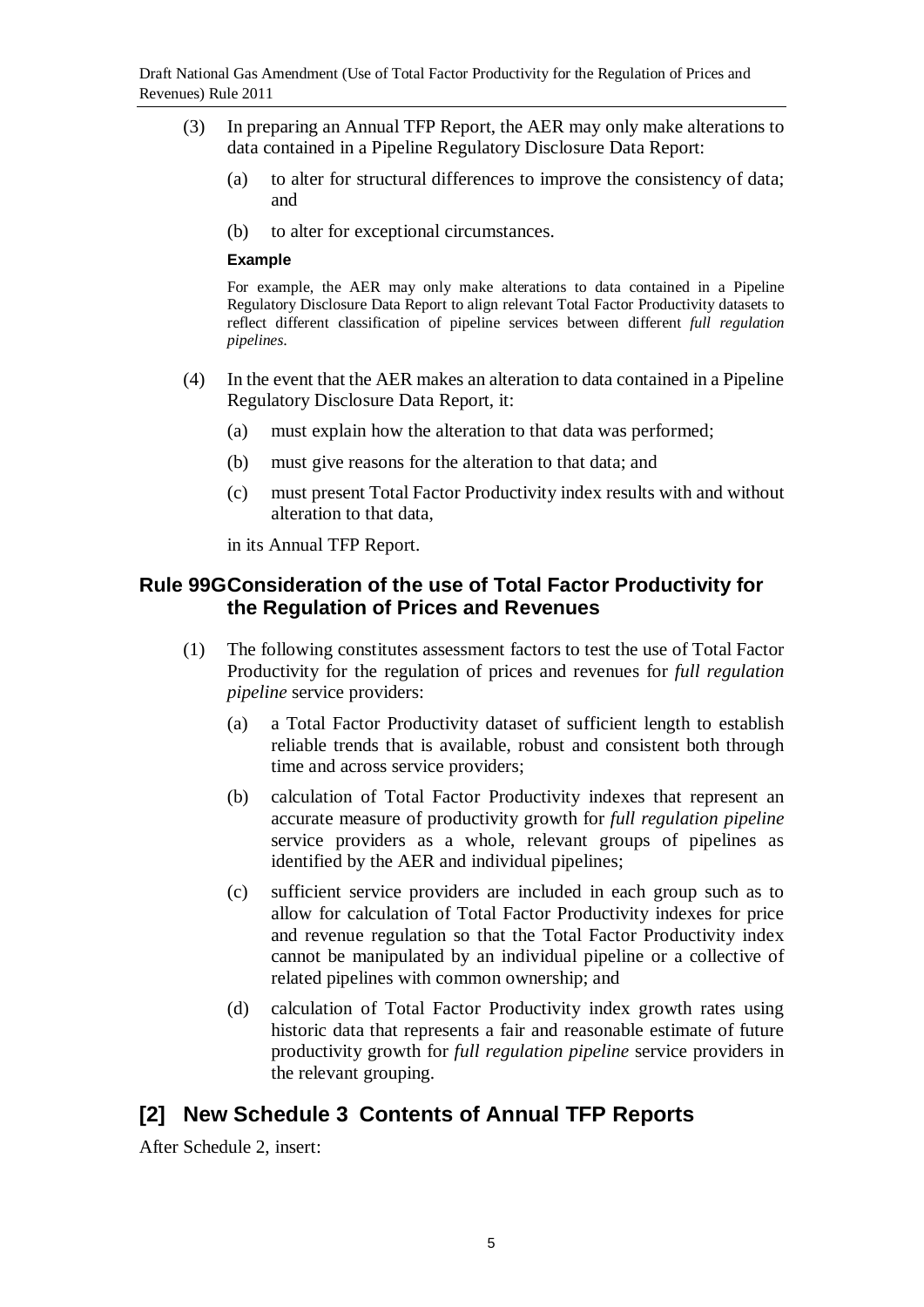# **Schedule 3 Contents of Annual TFP Reports**

### **1 Annual TFP Report**

An Annual TFP Report published by the AER relating to *full regulation pipeline* service providers must include, but is not limited to, the following:

- (a) a summary on:
	- (i) the possible use of the Total Factor Productivity approach for the regulation of prices and revenues of *full regulation pipeline* service providers in accordance with the assessment factors set out in rule 99G;
	- (ii) related research used to calculate indexes for *full regulation pipeline* service providers as a whole, relevant groups of pipelines as identified by the AER and individual pipelines;
- (b) an assessment of Total Factor Productivity data and methodological matters, including:
	- (i) identification of the sources of Total Factor Productivity data;
	- (ii) identification of appropriate industry groups;
	- (iii) approach and construction of the specifications for input and outputs variables used to calculate Total Factor Productivity indexes;
- (c) an assessment of Total Factor Productivity research conducted by the AER; and
- (d) Total Factor Productivity index results for each *full regulation pipeline* service provider, as a whole, and for relevant groups of service providers as identified by the AER based upon operating environment conditions and using a common specification of outputs and inputs.

# **Schedule 4 Pipeline Regulatory Disclosure Data Reports**

# **Part 1 Items for Full Regulation Pipelines**

The following tables set out the output and input items required to be submitted by distribution and transmission *full regulation pipeline* service providers to the AER in a Pipeline Regulatory Disclosure Report.

- (a) Definition of terms referred to in each item set out in the first column of Tables S4.1.1 and S4.1.2 (for distribution *full regulation pipeline* service providers), and Tables S4.1.3 and S.4.1.4 (for transmission *full regulation pipeline* service providers) are given in the Pipeline Regulatory Disclosure Data Report Guidelines, in accordance with rule 99C(2)(a).
- (b) Each item requiring the submission of a \$m figure in the second column of Tables S4.1.1, S4.1.2, S4.1.3 and S4.1.4 are subject to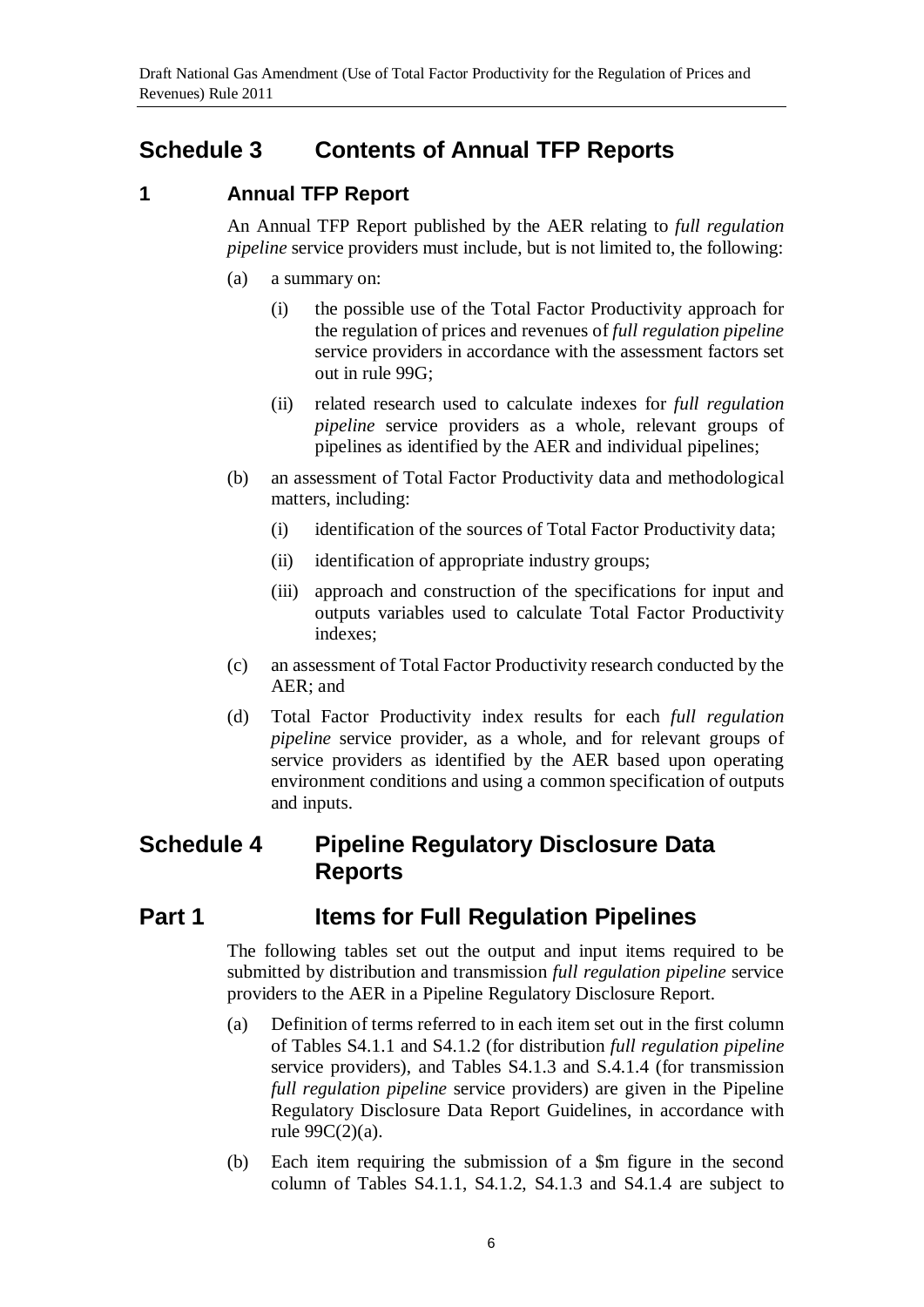financial audit requirements set out in the Pipeline Regulatory Disclosure Data Report Guidelines, in accordance with rule 99 $C(2)(c)$ .

### **Table S4.1.1: Output items for Pipeline Regulatory Disclosure Data Reports from Gas Distribution Pipelines**

| <b>Items</b>                             | <b>Units</b>            |  |
|------------------------------------------|-------------------------|--|
| <b>Gas delivered</b>                     |                         |  |
| <b>Total</b>                             |                         |  |
| Energy                                   | TJ per annum            |  |
| Maximum per day                          | TJ per day              |  |
| Maximum per hour                         | TJ per hour             |  |
| Distribution revenue                     |                         |  |
| - Revenue from fixed charges             | $\mathop{\mathrm{Sm}}$  |  |
| - Revenue from variable charges          | $\mathfrak{m}$          |  |
| - Total revenue                          | $\mathfrak{m}$          |  |
| Number of customers                      | No                      |  |
| <b>Domestic volume based tariffs</b>     |                         |  |
| Energy                                   | TJ per annum            |  |
| Maximum per day                          | TJ per day              |  |
| Maximum per hour                         | TJ per hour             |  |
| Distribution revenue                     | $\mathbb{S}\mathrm{m}$  |  |
| - Revenue from fixed charges             | $\mathop{\mathrm{Sm}}$  |  |
| - Revenue from variable charges          | $\mathop{\$m}\nolimits$ |  |
| - Total revenue                          | $\mathop{\$m}\nolimits$ |  |
| Number of customers                      | No.                     |  |
| <b>Non-domestic volume based tariffs</b> |                         |  |
| Energy                                   | TJ per annum            |  |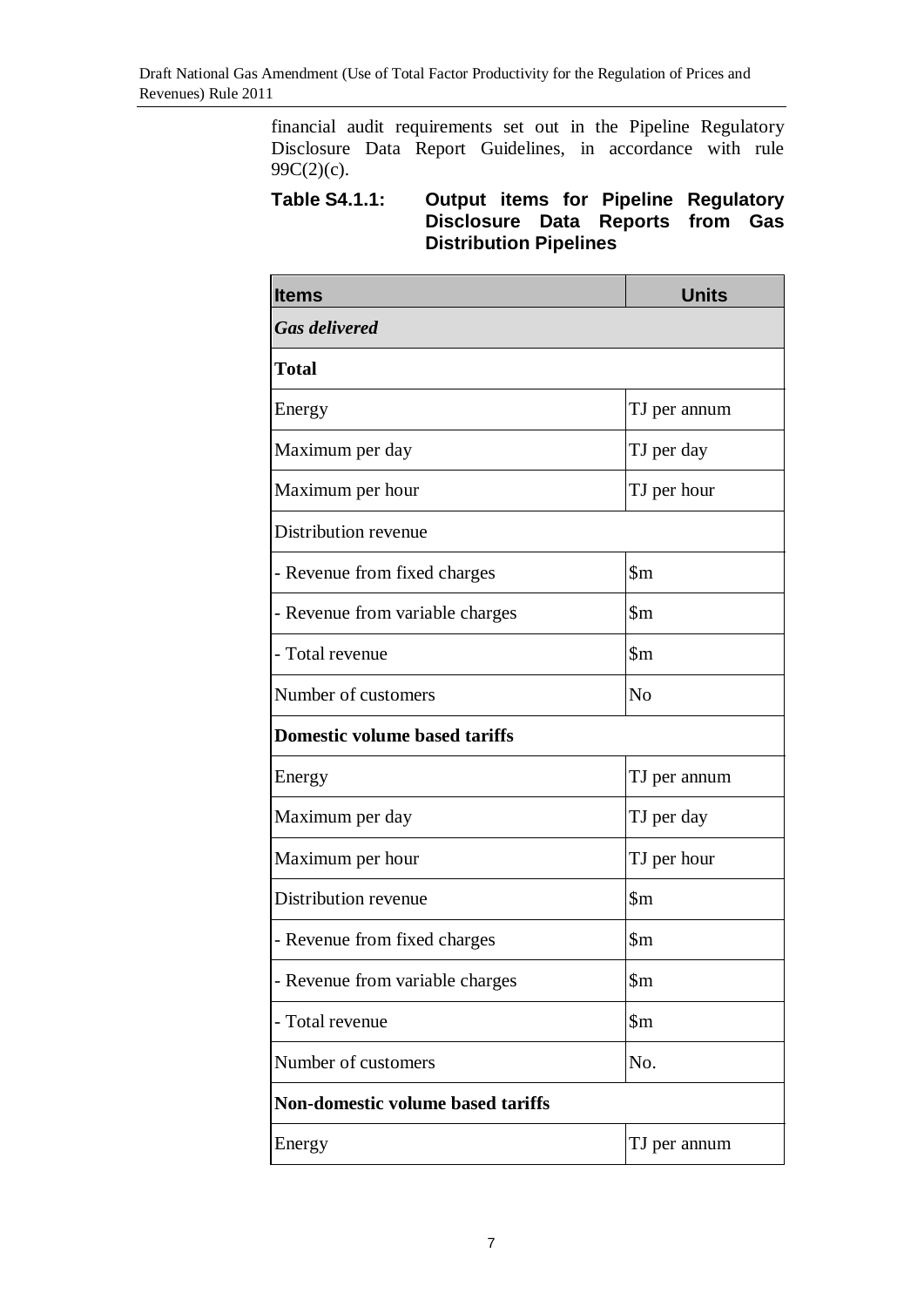| <b>Items</b>                                | <b>Units</b>               |  |
|---------------------------------------------|----------------------------|--|
| Maximum per day                             | TJ per day                 |  |
| Maximum per hour                            | TJ per hour                |  |
| Distribution revenue                        |                            |  |
| - Revenue from fixed charges                | $\mathfrak{m}$             |  |
| - Revenue from variable charges             | $\mathop{\rm Sm}\nolimits$ |  |
| - Total revenue                             | $\mathbf{\$m}$             |  |
| <b>Capacity Based Tariffs</b>               |                            |  |
| Energy                                      | TJ per annum               |  |
| Maximum per day                             | TJ per day                 |  |
| Maximum per hour                            | TJ per hour                |  |
| Distribution revenue                        |                            |  |
| - Revenue from fixed charges                | $\mathop{\mathrm{Sm}}$     |  |
| - Revenue from variable energy charges      | $\mathop{\rm Sm}\nolimits$ |  |
| - Revenue from variable capacity charges    | $\mathop{\rm Sm}\nolimits$ |  |
| - Total revenue                             | $\mathfrak{m}$             |  |
| Number of customers                         | No.                        |  |
| Contracted / reserved / take or pay tariffs |                            |  |
| Energy                                      | TJ per annum               |  |
| Contracted energy                           | TJ per annum               |  |
| Measured energy                             | TJ per annum               |  |
| Contracted maximum per day                  | TJ per day                 |  |
| Measured maximum per day                    | TJ per day                 |  |
| Contracted maximum per hour                 | TJ per hour                |  |
| Measured maximum per hour                   | TJ per hour                |  |
| <b>Distribution Revenue</b>                 |                            |  |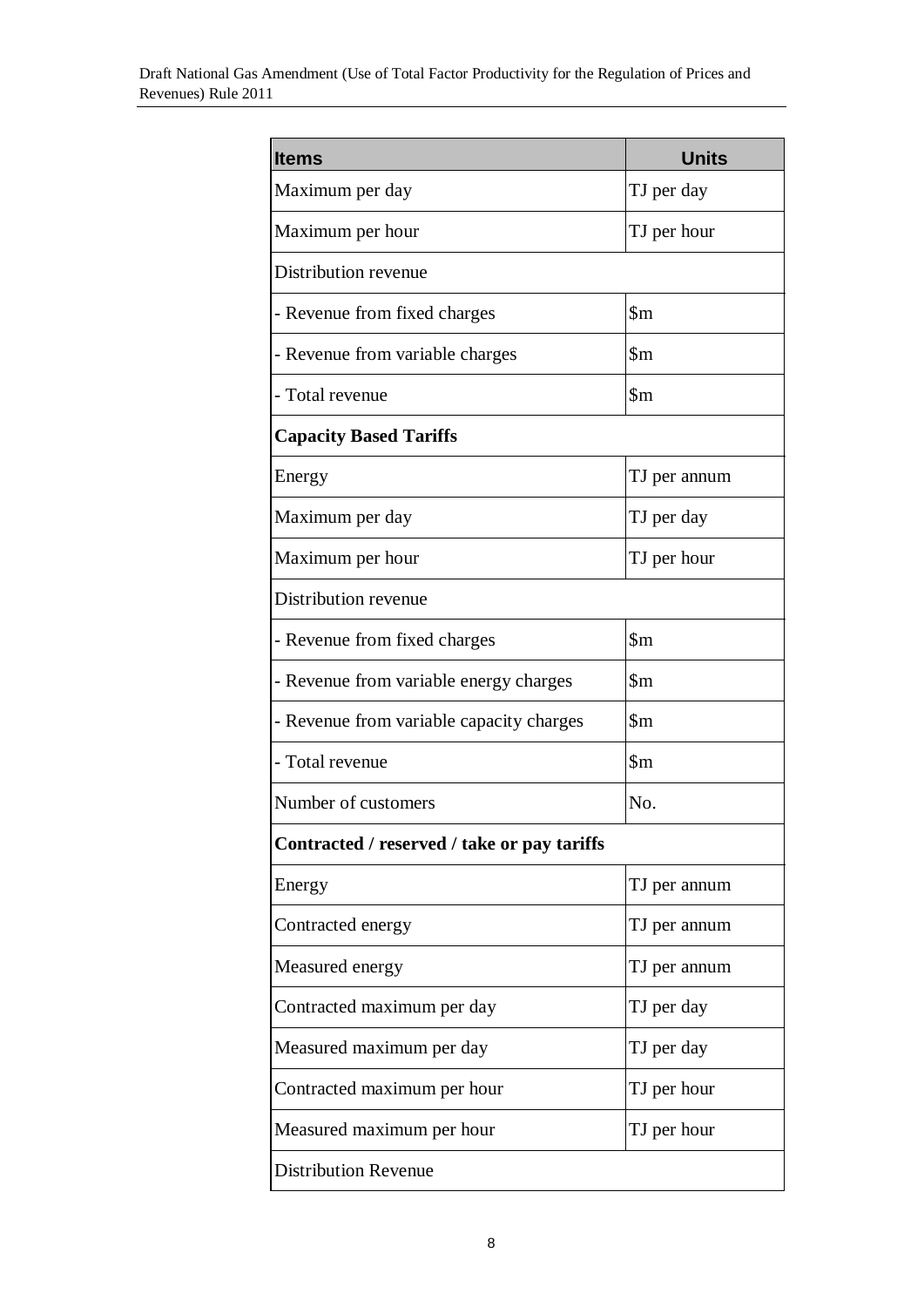| <b>Items</b>                                               | <b>Units</b>               |  |
|------------------------------------------------------------|----------------------------|--|
| - Revenue from fixed charges                               | $\mathfrak{m}$             |  |
| - Revenue from contracted energy                           | $\mathfrak{m}$             |  |
| - Revenue from measured energy                             | $\mathop{\rm Sm}\nolimits$ |  |
| - Revenue from contracted maximum per day                  | $\mathsf{Sm}$              |  |
| - Revenue from measured maximum per day                    | $\mathop{\rm Sm}\nolimits$ |  |
| - Revenue from contracted maximum per hour                 | $\mathfrak{m}$             |  |
| - Revenue from measured maximum per hour                   | $\mathbf{Sm}$              |  |
| Number of customers                                        | No.                        |  |
| Tariff elements based on other output items (if any)       |                            |  |
| Quantity of each output                                    |                            |  |
| Distribution revenue                                       | $\mathfrak{m}$             |  |
| - Revenue from each output                                 | $\mbox{~}$                 |  |
| Number of customers                                        | No.                        |  |
| Revenue/penalties from incentive schemes<br>(eg S factor)  | $\mathop{\mathrm{Sm}}$     |  |
| <b>System Performance</b>                                  |                            |  |
| SAIDI                                                      |                            |  |
| <b>SAIFI</b>                                               |                            |  |
| Number of interruptions affecting 5 customers<br>or fewer  |                            |  |
| Number of interruptions affecting more than 5<br>customers |                            |  |
| <b>Unaccounted for Gas</b>                                 | %                          |  |

### **Table S4.1.2: Input items for Pipeline Regulatory Disclosure Data Reports from Gas Distribution Pipelines**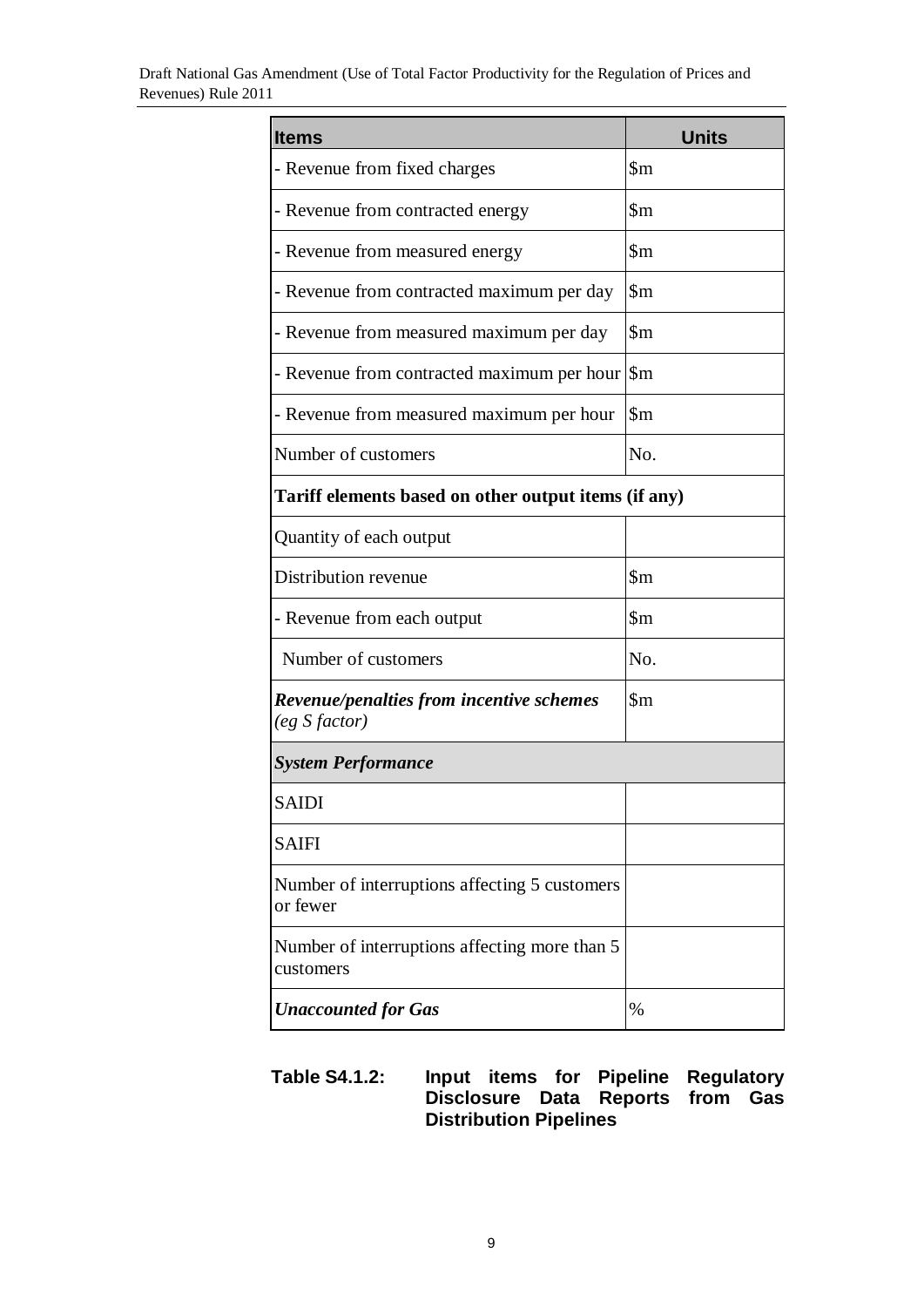| <b>Items</b>                                                                                                   | <b>Units</b>               |  |
|----------------------------------------------------------------------------------------------------------------|----------------------------|--|
| <b>Opex</b>                                                                                                    |                            |  |
| <b>Total distribution opex</b> (excluding<br>depreciation and all capital costs)                               | $\mathop{\rm Sm}\nolimits$ |  |
| <b>Shared allocation of opex overheads to</b><br>distribution activities (eg head office) included<br>in above | $\mathbf{\$m}$             |  |
| Operating expenses disaggregated                                                                               |                            |  |
| Network operations                                                                                             | $\mathsf{Sm}$              |  |
| <b>Customer</b> connections                                                                                    | $\mathfrak{m}$             |  |
| Meter reading services                                                                                         | $\mathop{\mathrm{Sm}}$     |  |
| Billing and revenue collection                                                                                 | $\mathop{\$m}\nolimits$    |  |
| Advertising and marketing                                                                                      | $\mathop{\mathrm{Sm}}$     |  |
| <b>Regulatory costs</b>                                                                                        | $\mathop{\mathrm{Sm}}$     |  |
| Change in provisions                                                                                           | $\mathfrak{m}$             |  |
| Other operating costs (excluding those below)                                                                  | $\mathop{\mathrm{Sm}}$     |  |
| Subtotal of above                                                                                              | $\mathop{\mathrm{Sm}}$     |  |
| Maintenance expenses disaggregated                                                                             |                            |  |
| City gate stations                                                                                             | $\mathop{\$m}\nolimits$    |  |
| <b>Transmission mains</b>                                                                                      | $\mathop{\mathrm{Sm}}$     |  |
| Distribution mains                                                                                             | $\mathop{\mathrm{Sm}}$     |  |
| <b>Services</b>                                                                                                | $\mathop{\$m}$             |  |
| Cathodic protection                                                                                            | \$m                        |  |
| Supply regulators                                                                                              | \$m                        |  |
| <b>Meters</b>                                                                                                  | $\mathop{\mathrm{Sm}}$     |  |
| <b>SCADA</b> and remote control                                                                                | $\mathop{\$m}$             |  |
| Other                                                                                                          | $\mathop{\$m}\nolimits$    |  |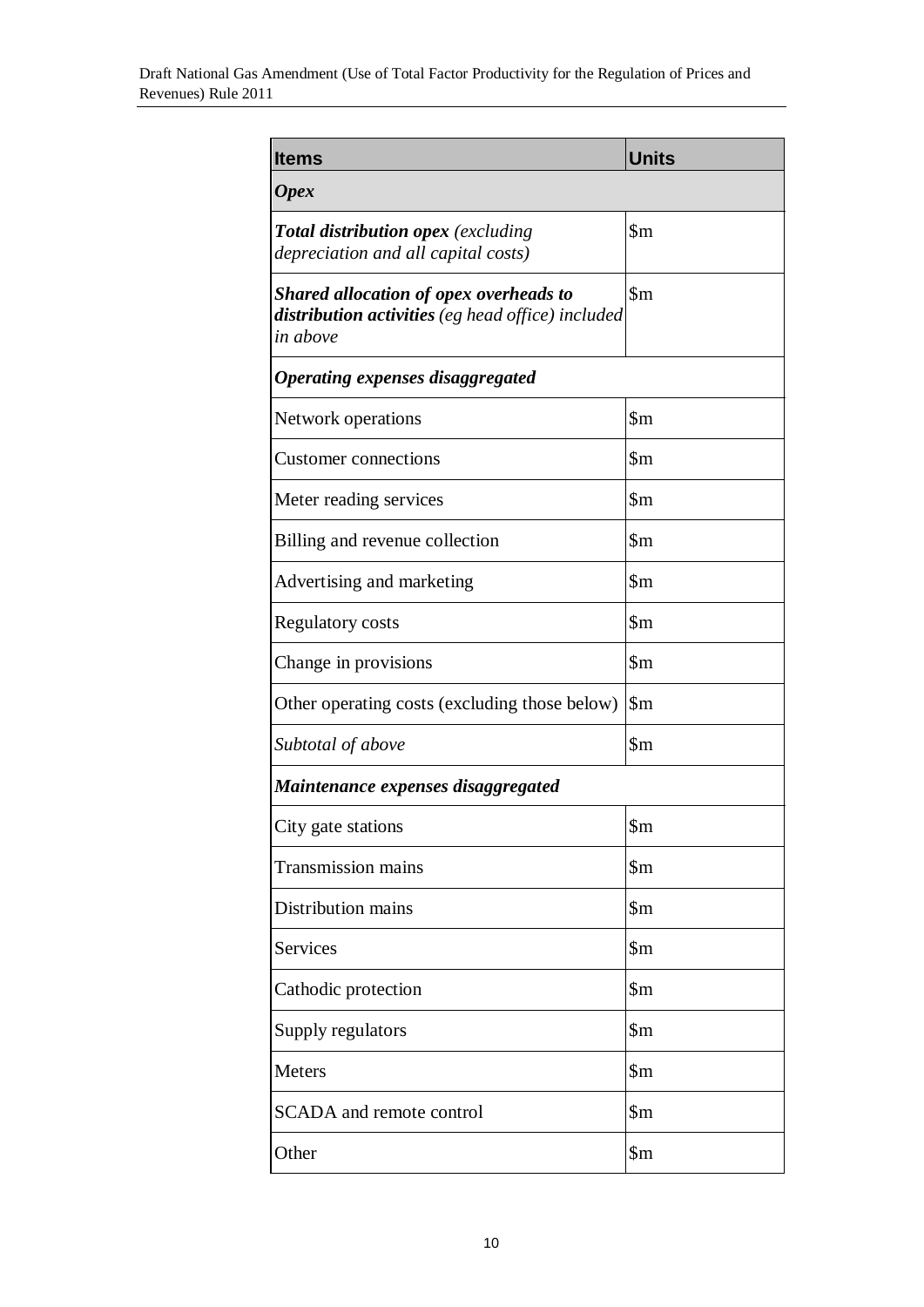| <b>Items</b>                                                                                                                                                                                                     | <b>Units</b>               |  |
|------------------------------------------------------------------------------------------------------------------------------------------------------------------------------------------------------------------|----------------------------|--|
| Subtotal of above                                                                                                                                                                                                | $\mathop{\rm Sm}\nolimits$ |  |
| Direct employees                                                                                                                                                                                                 | No.                        |  |
| Number of full–time equivalent employees in<br>operating and maintenance activities<br>(including shared overhead allocation).<br>Employee time spent on capital construction<br>projects is to be excluded.     |                            |  |
| Direct labour cost                                                                                                                                                                                               | $\mathop{\mathrm{Sm}}$     |  |
| Labour cost (including on–costs) of employees<br>in operating and maintenance activities<br>(including shared overhead allocation). Cost of<br>time spent on capital construction projects is to<br>be excluded. |                            |  |
| Distribution system capital quantities and capacities                                                                                                                                                            |                            |  |
| Transmission mains – over 1050 kPa g                                                                                                                                                                             |                            |  |
| Weighted average of max sustainable pressure  kPa g                                                                                                                                                              |                            |  |
| Weighted average of pipe diameter                                                                                                                                                                                | mm                         |  |
| Pipeline length                                                                                                                                                                                                  | km                         |  |
| Medium pressure distribution mains $-20$ to 210 kPa g                                                                                                                                                            |                            |  |
| Weighted average of max sustainable pressure   kPa g                                                                                                                                                             |                            |  |
| Weighted average of pipe diameter                                                                                                                                                                                | mm                         |  |
| Pipeline length                                                                                                                                                                                                  | km                         |  |
| Low pressure distribution mains $-$ to $7$ kPa g                                                                                                                                                                 |                            |  |
| Weighted average of max sustainable pressure  kPa g                                                                                                                                                              |                            |  |
| Weighted average of pipe diameter                                                                                                                                                                                | mm                         |  |
| Pipeline length                                                                                                                                                                                                  | km                         |  |
| <b>Pipeline length by material</b>                                                                                                                                                                               |                            |  |
| Polyethylene                                                                                                                                                                                                     | km                         |  |
| <b>PVC</b>                                                                                                                                                                                                       | km                         |  |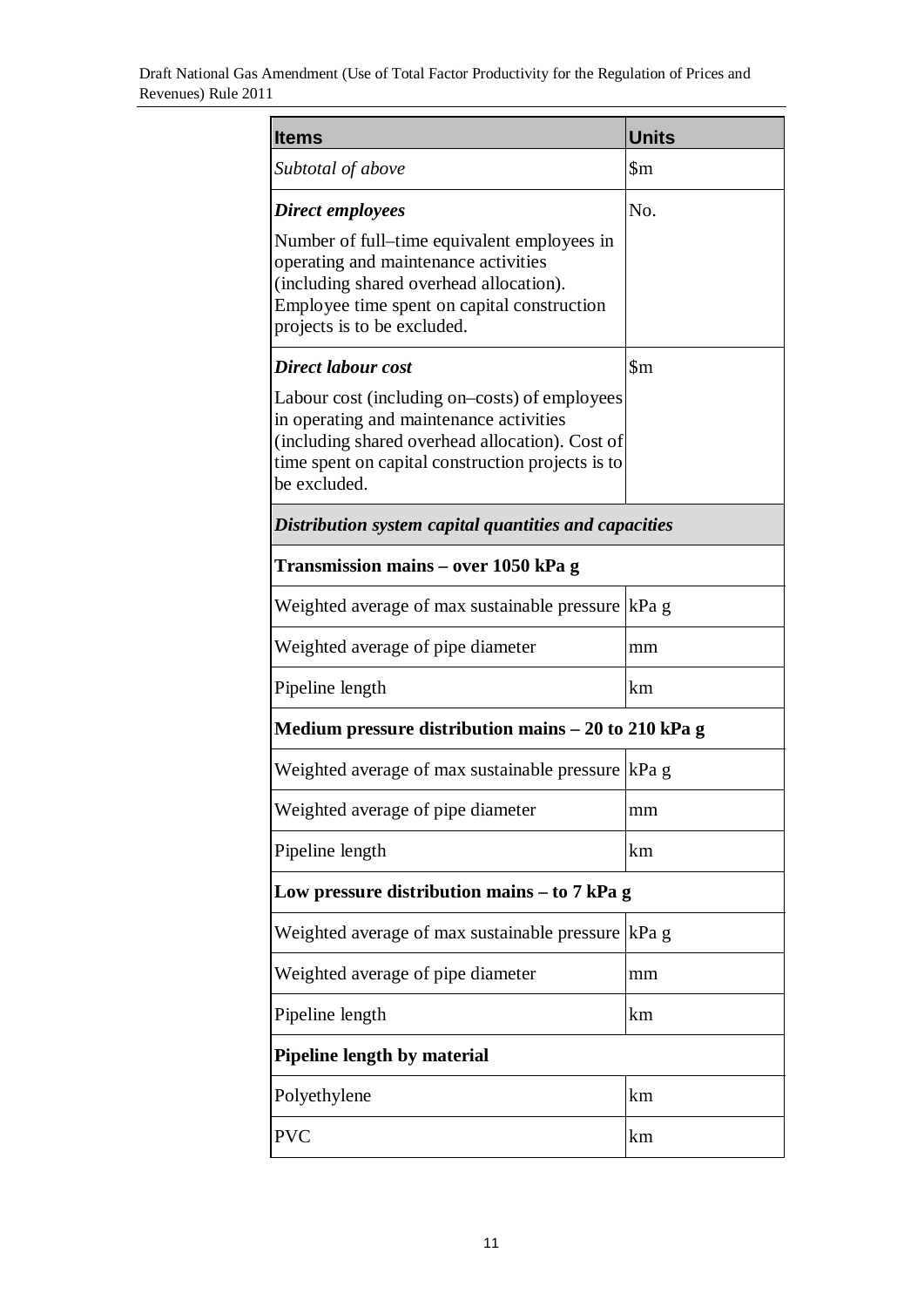| <b>Items</b>                                        | <b>Units</b>            |
|-----------------------------------------------------|-------------------------|
| <b>Protected Steel</b>                              | km                      |
| <b>Unprotected Steel</b>                            | km                      |
| <b>Cast Iron</b>                                    | km                      |
| Other                                               | km                      |
| <b>Service Connections</b> (from mains to customer) |                         |
| Number                                              | No.                     |
| Length                                              | km                      |
| City gate stations                                  | No.                     |
| <b>Field regulators</b>                             | No.                     |
| <b>District regulators</b>                          | No.                     |
| <b>Meter regulator installations</b>                | No.                     |
| Meters over 10 cubic metres/hour                    | No.                     |
| Meters up to 10 cubic metres/hour                   | No.                     |
| <b>Regulatory asset base values</b>                 |                         |
| City gate stations                                  | $\mathop{\mathrm{Sm}}$  |
| <b>Transmission mains</b>                           | $\mathfrak{m}$          |
| High pressure distribution                          | $\mbox{~}$              |
| Medium pressure distribution                        | $\mathop{\$m}\nolimits$ |
| Low pressure distribution                           | $\mathop{\mathrm{Sm}}$  |
| Cathodic protection                                 | $\mathop{\mathrm{Sm}}$  |
| <b>Services</b>                                     | $\mathop{\$m}$          |
| Supply regulators / valve stations                  | $\mathop{\$m}$          |
| Meters                                              | $\mathop{\$m}\nolimits$ |
| SCADA and other remote control                      | $\mathop{\$m}$          |
| Other - IT                                          | $\mbox{~}$              |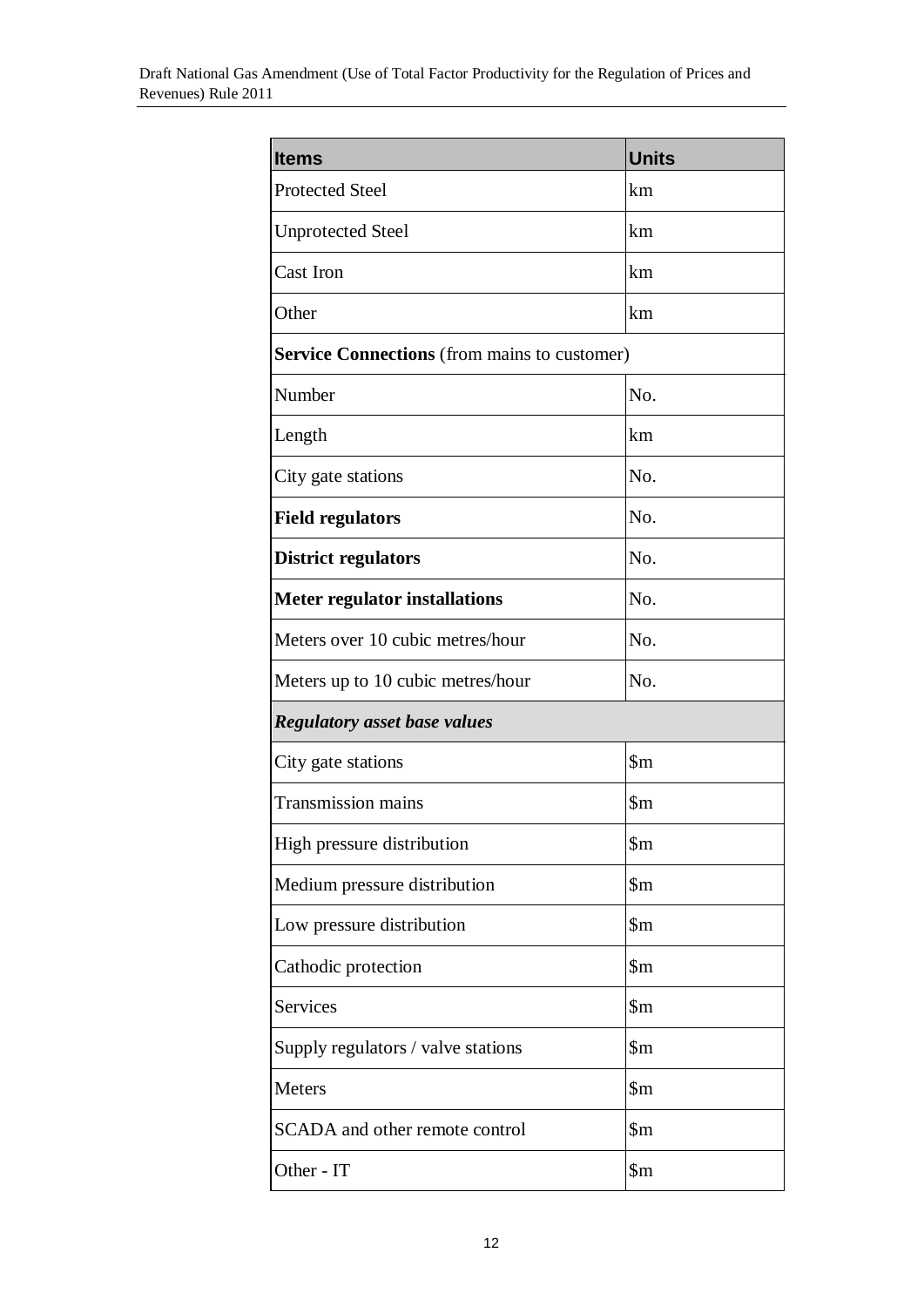| <b>Items</b>                         | <b>Units</b>            |
|--------------------------------------|-------------------------|
| Other - non IT                       | $\mathop{\mathrm{Sm}}$  |
| Total                                | $\mathop{\mathrm{Sm}}$  |
| <b>RAB</b> Reconciliation            |                         |
| Opening value                        | $\mathop{\mathrm{Sm}}$  |
| Inflation addition                   | $\mathop{\mathrm{Sm}}$  |
| Regulatory depreciation              | $\mathop{\mathrm{Sm}}$  |
| Actual additions (recognised in RAB) | $\mathop{\mathrm{Sm}}$  |
| Retirements                          | $\mathop{\$m}$          |
|                                      |                         |
| Resulting summation for asset value  | $\mathop{\mathrm{Sm}}$  |
|                                      |                         |
|                                      |                         |
|                                      |                         |
| <b>Actual Capital Expenditure</b>    |                         |
| City gate stations                   | $\mathop{\mathrm{Sm}}$  |
| <b>Transmission mains</b>            | $\mathop{\mathrm{Sm}}$  |
| High pressure distribution           | $\mathop{\$m}$          |
| Medium pressure distribution         | $\mathop{\$m}\nolimits$ |
| Low pressure distribution            | $\mathop{\$m}$          |
| Cathodic protection                  | $\mathop{\$m}\nolimits$ |
| <b>Services</b>                      | $\mathop{\$m}\nolimits$ |
| Supply regulators / valve stations   | $\mathop{\$m}$          |
| Meters                               | $\mathop{\$m}$          |
| SCADA and other remote control       | $\mathop{\$m}$          |
| Other - IT                           | $\mathop{\$m}$          |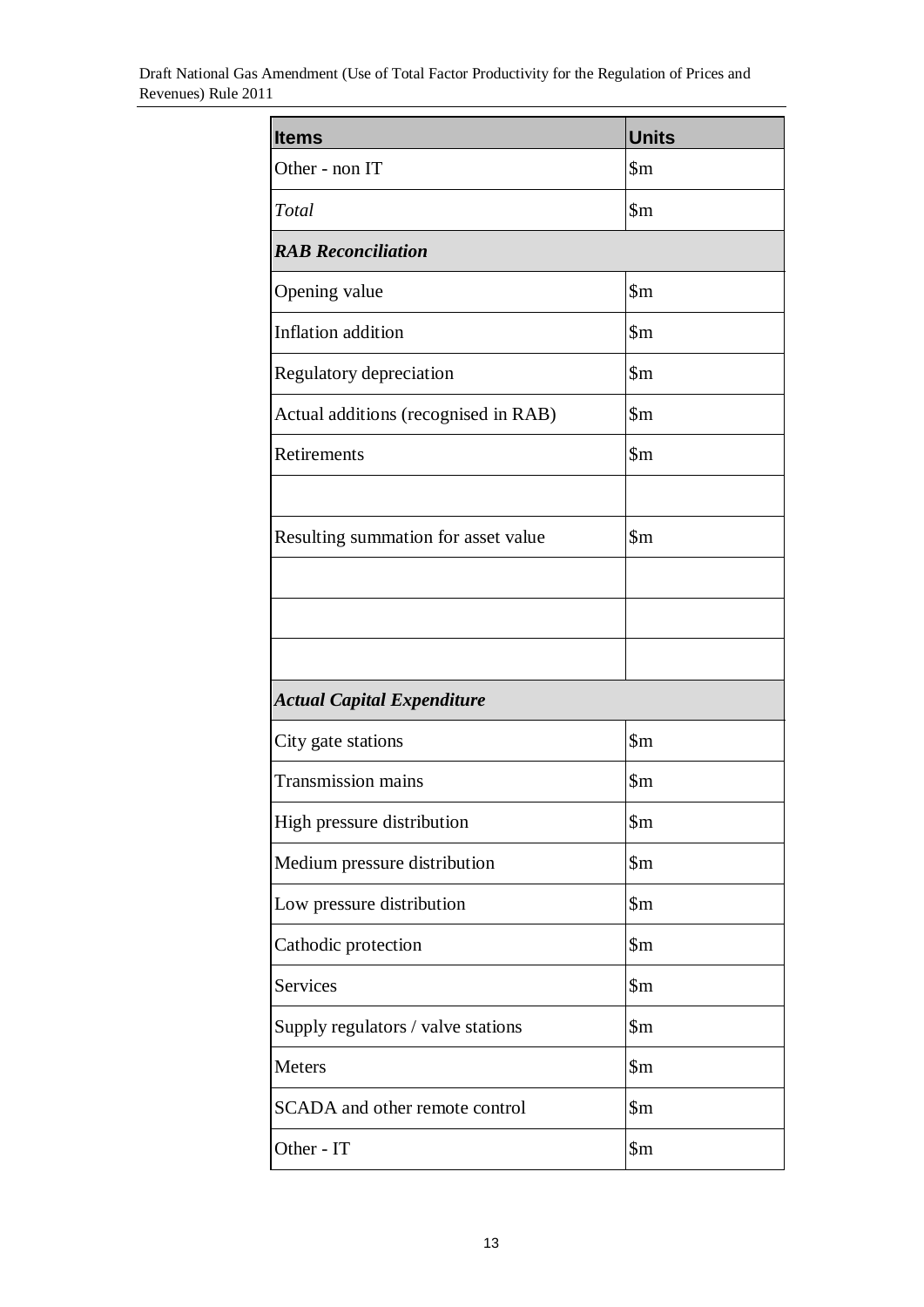| <b>Items</b>                                            | <b>Units</b>           |
|---------------------------------------------------------|------------------------|
| Other - non IT                                          | $\mathop{\mathrm{Sm}}$ |
| Total                                                   | $\mathop{\mathrm{Sm}}$ |
| Asset Lives – estimated total and residual              | Years                  |
| City gate stations                                      | Years                  |
| <b>Transmission mains</b>                               | Years                  |
| High pressure distribution                              | Years                  |
| Medium pressure distribution                            | Years                  |
| Low pressure distribution                               | Years                  |
| Cathodic protection                                     | Years                  |
| <b>Services</b>                                         | Years                  |
| Supply regulators / value stations                      | Years                  |
| Meters                                                  | Years                  |
| SCADA and other remote control                          | Years                  |
| Other - IT                                              | Years                  |
| Other - non IT                                          | Years                  |
| Value of capital contributions or contributed<br>assets | $\mathop{\mathrm{Sm}}$ |
| Price index for labour inputs                           |                        |
| Price index for O&M expenditure                         |                        |
| Price index for network assets                          |                        |

### **Table S4.1.3: Output items for Pipeline Regulatory Disclosure Data Reports from Gas Transmission Pipelines**

| <b>Items</b>                             | <b>Units</b>     |
|------------------------------------------|------------------|
| Revenue                                  |                  |
| From contracted / reserved / take or pay | $\mathbb{S}_{m}$ |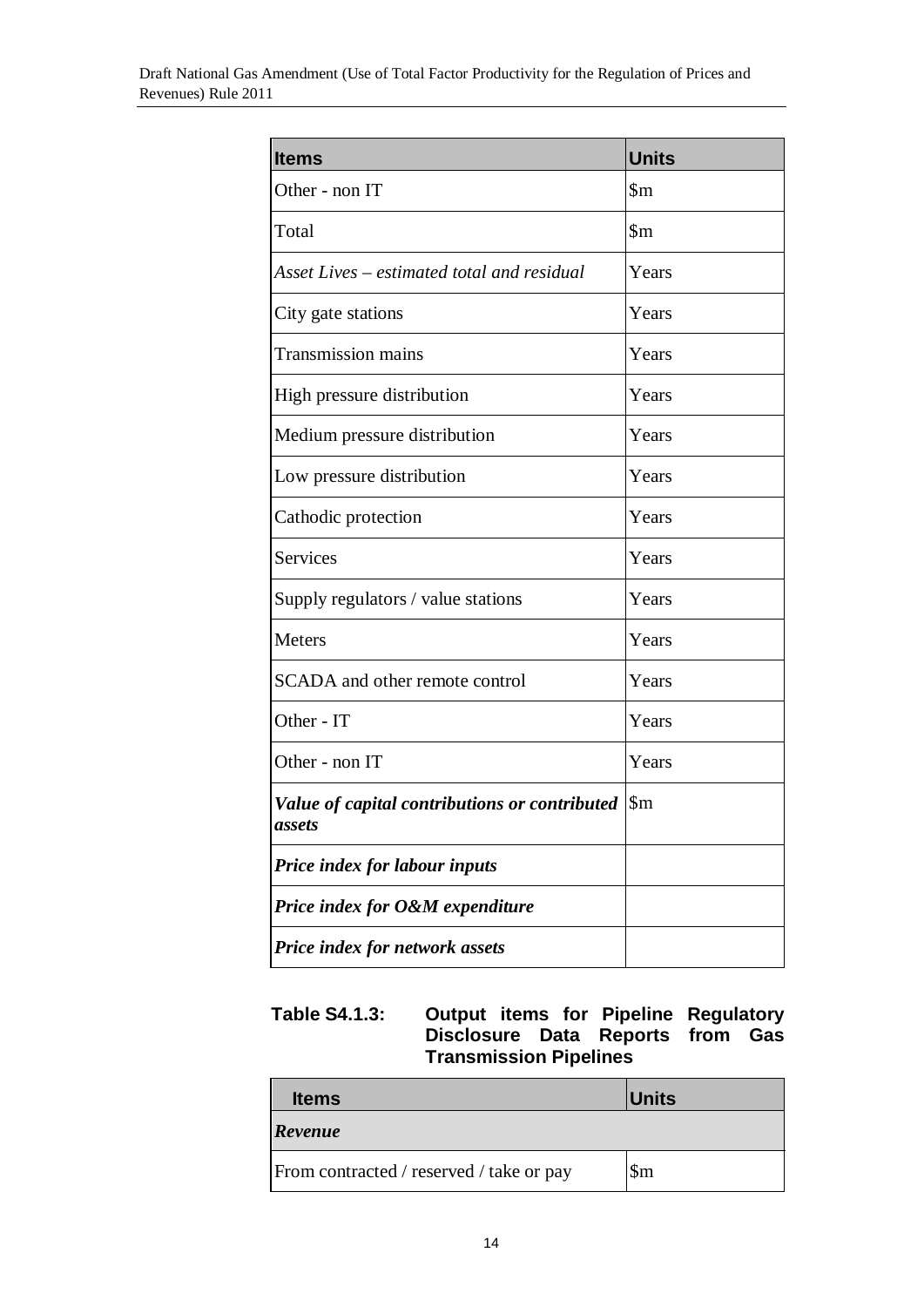| <b>Items</b>                                                         | <b>Units</b>           |
|----------------------------------------------------------------------|------------------------|
| capacity charges                                                     |                        |
| From measured capacity charges                                       | $\mathop{\mathrm{Sm}}$ |
| From contracted / reserved / take or pay<br>throughput charges       | $\mathop{\mathrm{Sm}}$ |
| From measured throughput charges                                     | $\mathop{\mathrm{Sm}}$ |
| From other charges (if any)                                          | $\mathop{\mathrm{Sm}}$ |
| Total                                                                | $\mathop{\mathrm{Sm}}$ |
| <b>Revenue/penalties from incentive schemes</b><br>$(eg\;S\;factor)$ | $\mathfrak{m}$         |
| <b>Number of gas input locations</b>                                 |                        |
| Listing of inputs                                                    |                        |
| <b>Number of off-take locations</b>                                  |                        |
| Listing of off-takes                                                 |                        |
| <b>Gas throughput</b>                                                |                        |
| Contracted / reserved/ take or pay annual total<br>delivery          | TJ per annum           |
| Measured annual total delivery                                       | TJ per annum           |
| Contracted / reserved / take or pay maximum<br>daily quantity        | TJ per day             |
| Measured maximum daily quantity                                      | TJ per day             |
| Contracted / reserved/ take or pay maximum<br>hourly quantity        | TJ per hour            |
| Measured maximum hourly quantity                                     | TJ per hour            |
| Delivered to connected distribution systems                          | TJ                     |
| Delivered to other connected transmission<br>systems                 | TJ                     |
| Delivered to directly connected end–users                            | TJ                     |
| Delivered to other                                                   | TJ                     |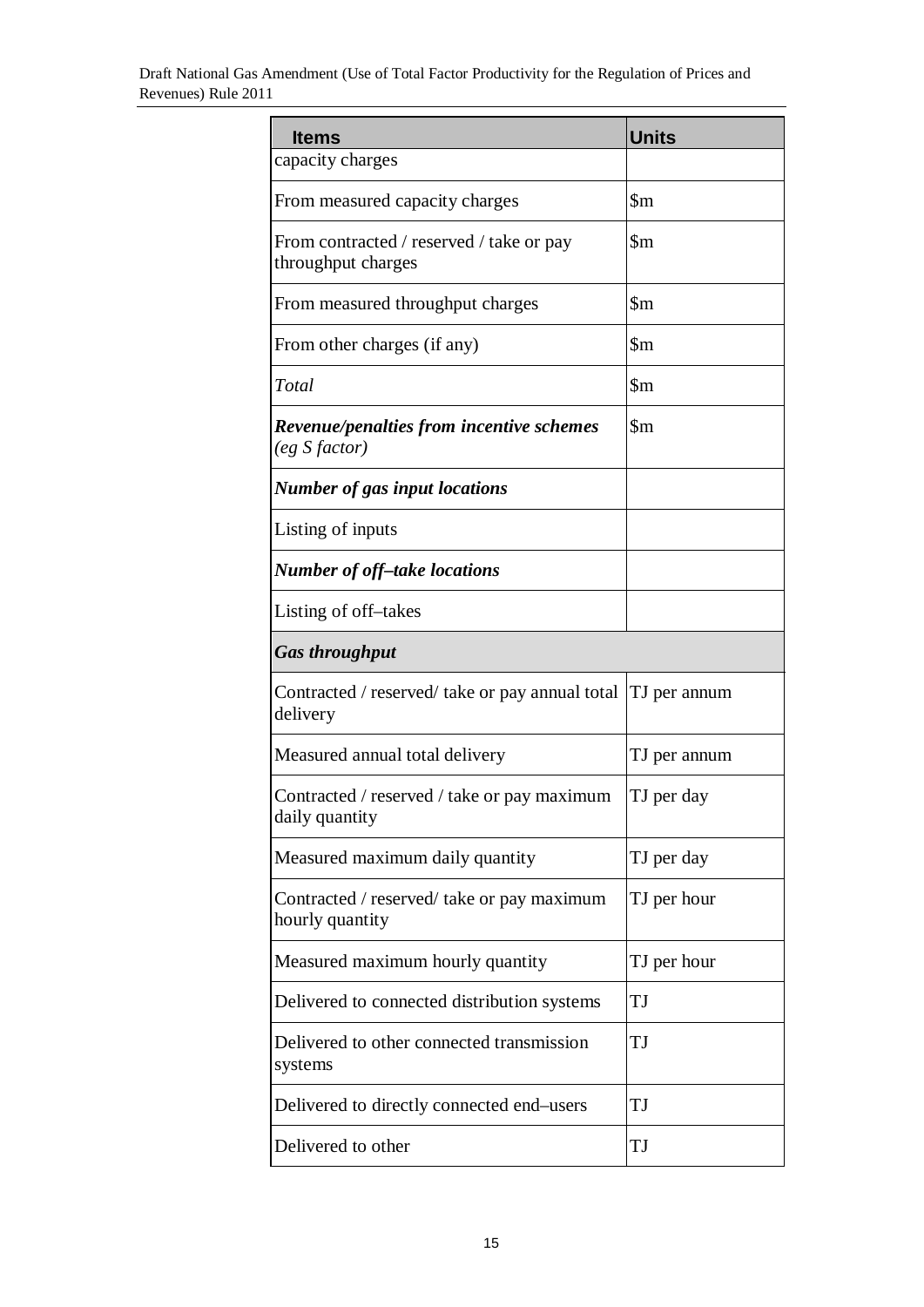| <b>Items</b>                                                                                                                          | <b>Units</b> |
|---------------------------------------------------------------------------------------------------------------------------------------|--------------|
| Gas maximum throughput capacity                                                                                                       |              |
| Annual total delivery                                                                                                                 | ТJ           |
| Maximum daily quantity                                                                                                                | ТJ           |
| Maximum hourly quantity                                                                                                               | ТJ           |
| <b>Reliability</b><br>Gas transmission reliability indicators are not<br>well developed and need to be discussed with<br>stakeholders |              |
| <b>Unaccounted for Gas</b>                                                                                                            | $\%$         |

### **Table S4.1.4: Input items for Pipeline Regulatory Disclosure Data Reports from Gas Transmission Pipelines**

| <b>Items</b>                                                                                                          | <b>Units</b>               |
|-----------------------------------------------------------------------------------------------------------------------|----------------------------|
| <b>Opex</b>                                                                                                           |                            |
| <b>Total transmission opex</b> (excluding<br>depreciation and all capital costs)                                      | $\mathop{\mathrm{Sm}}$     |
| <b>Shared allocation of opex overheads to</b><br>transmission activities (eg head office)<br><i>included in above</i> | $\mathop{\mathrm{Sm}}$     |
| <b>Operating expenses</b>                                                                                             | $\mathop{\mathrm{Sm}}$     |
| <b>Maintenance expenses disaggregated as</b><br>follows                                                               | $\mathbf{\S}$ m            |
| Compressor stations                                                                                                   | $\mathop{\rm Sm}\nolimits$ |
| City gate stations                                                                                                    | $\mathop{\mathrm{Sm}}$     |
| <b>Transmission mains</b>                                                                                             | $\mathbb{S}_{m}$           |
| Other                                                                                                                 | $\mathop{\mathrm{Sm}}$     |
| Direct employees                                                                                                      | N <sub>0</sub>             |
| Number of full–time equivalent employees in                                                                           |                            |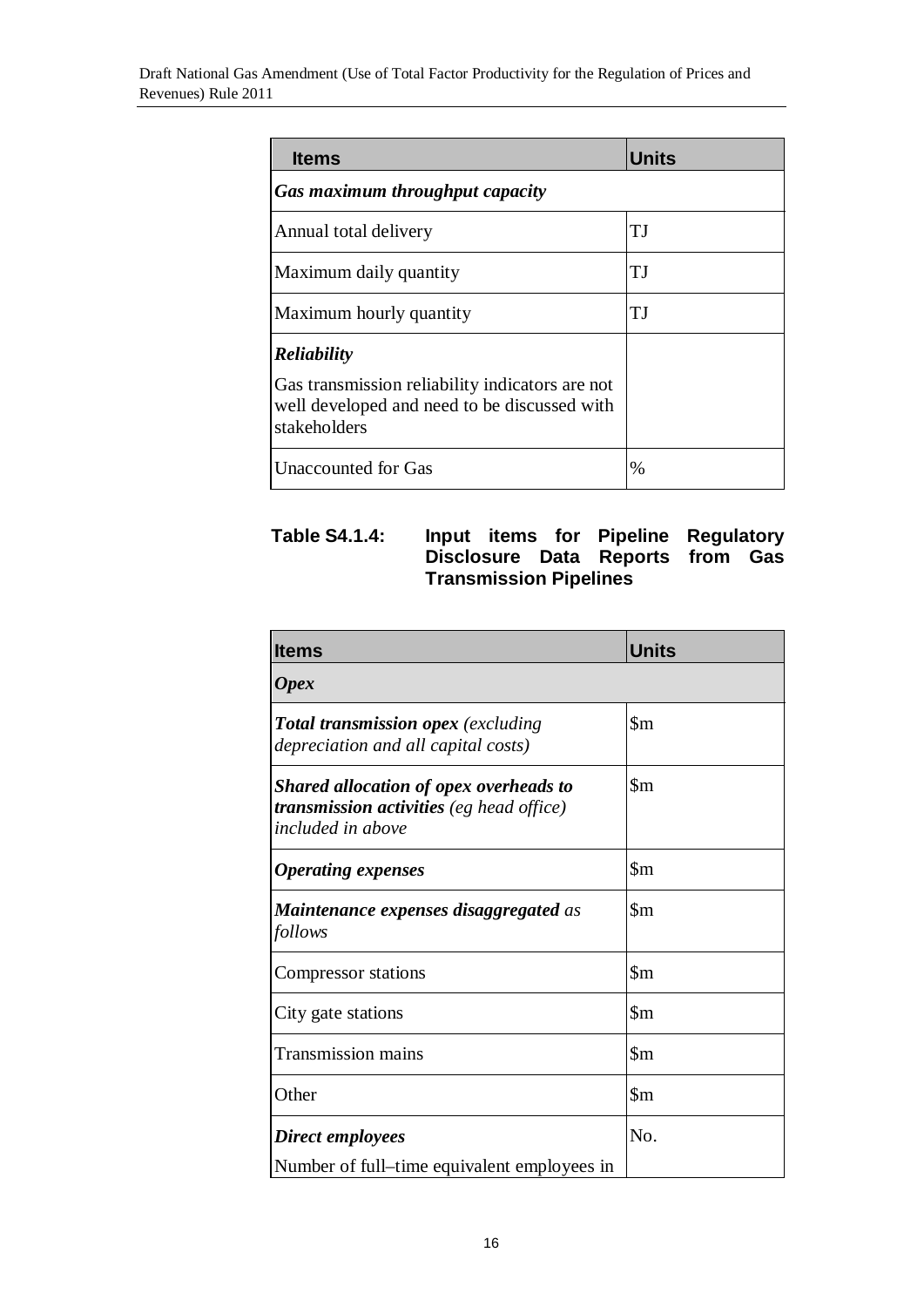| <b>Items</b>                                                                                                                                                                                                     | <b>Units</b>               |  |
|------------------------------------------------------------------------------------------------------------------------------------------------------------------------------------------------------------------|----------------------------|--|
| operating and maintenance activities<br>(including shared overhead allocation).<br>Employee time spent on capital construction<br>projects is to be excluded.                                                    |                            |  |
| Direct labour cost                                                                                                                                                                                               | $\mathop{\mathrm{Sm}}$     |  |
| Labour cost (including on–costs) of employees<br>in operating and maintenance activities<br>(including shared overhead allocation). Cost of<br>time spent on capital construction projects is to<br>be excluded. |                            |  |
| <b>Transmission System Capital Quantities and Capacities</b>                                                                                                                                                     |                            |  |
| Transmission mains – over 1050 kPa g                                                                                                                                                                             |                            |  |
| Weighted average of max sustainable pressure                                                                                                                                                                     | kPa g                      |  |
| Weighted average of pipe diameter                                                                                                                                                                                | mm                         |  |
| Pipeline length                                                                                                                                                                                                  | km                         |  |
| Other mains – less than 1050 kPa g                                                                                                                                                                               |                            |  |
| Weighted average of max sustainable pressure                                                                                                                                                                     | $kPA$ g                    |  |
| Weighted average of pipe diameter                                                                                                                                                                                | mm                         |  |
| Pipeline length                                                                                                                                                                                                  | km                         |  |
| Compressor stations                                                                                                                                                                                              | N <sub>0</sub>             |  |
| City gate stations                                                                                                                                                                                               | N <sub>0</sub>             |  |
| <b>Regulatory asset base values</b>                                                                                                                                                                              |                            |  |
| <b>Transmission mains</b>                                                                                                                                                                                        | $\mathop{\mathrm{Sm}}$     |  |
| Other mains                                                                                                                                                                                                      | $\mathop{\mathrm{Sm}}$     |  |
| Compressor stations                                                                                                                                                                                              | $\mathop{\rm Sm}\nolimits$ |  |
| City gate stations                                                                                                                                                                                               | $\mathop{\mathrm{Sm}}$     |  |
| SCADA and other remote control                                                                                                                                                                                   | $\mathop{\rm Sm}\nolimits$ |  |
| Other $-IT$                                                                                                                                                                                                      | $\mathop{\rm Sm}\nolimits$ |  |
| Other - non IT                                                                                                                                                                                                   | $\mathop{\mathrm{Sm}}$     |  |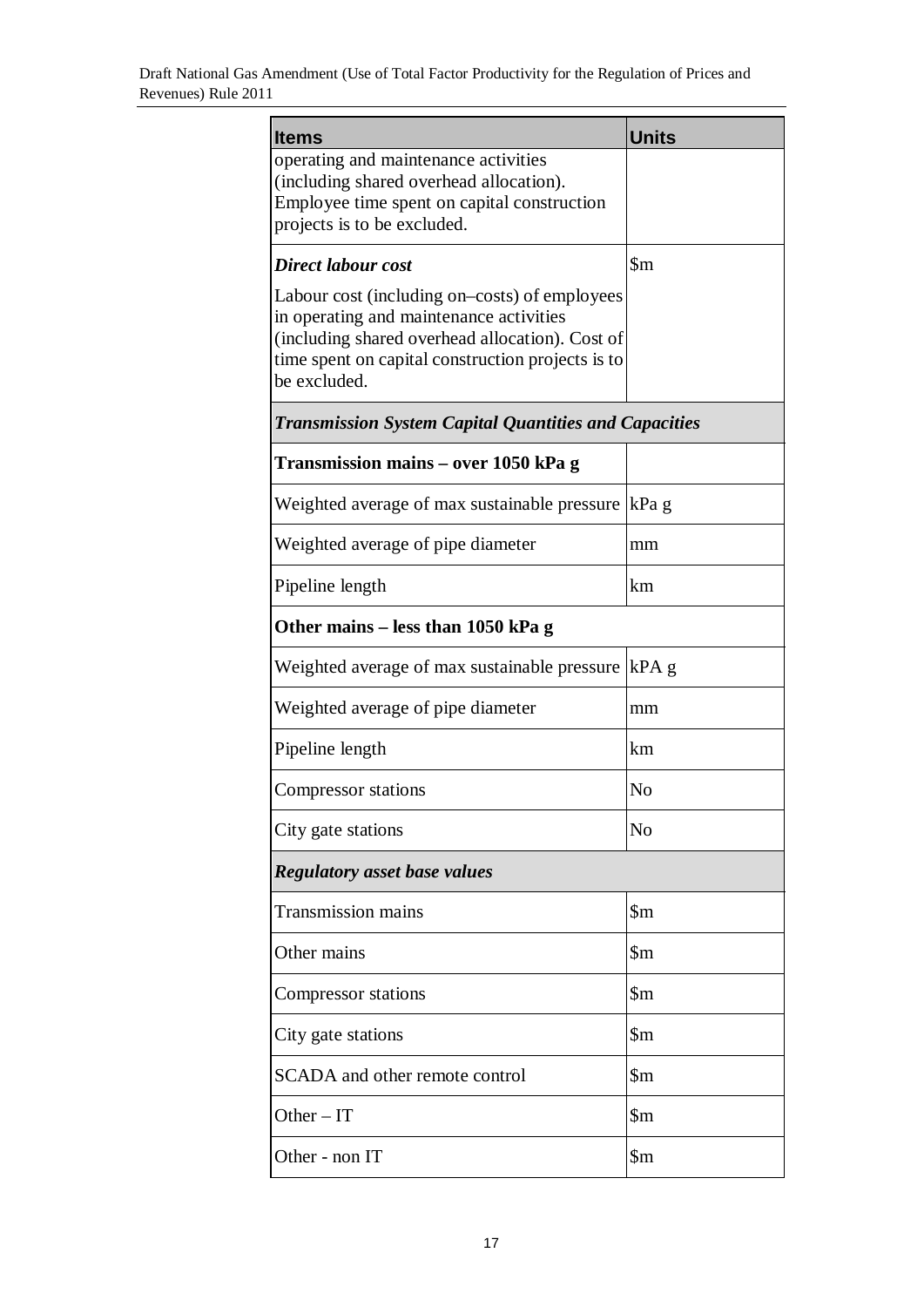| <b>Items</b>                                      | <b>Units</b>               |  |
|---------------------------------------------------|----------------------------|--|
| Total                                             | $\mathop{\mathrm{Sm}}$     |  |
| <b>RAB</b> Reconciliation                         |                            |  |
| Opening value                                     | $\mathop{\mathrm{Sm}}$     |  |
| Inflation addition                                | $\mathop{\$m}\nolimits$    |  |
| Regulatory depreciation                           | $\mathop{\rm Sm}\nolimits$ |  |
| Actual additions (recognised in RAB)              | $\mathop{\rm Sm}\nolimits$ |  |
| Retirements                                       | $\mathop{\mathrm{Sm}}$     |  |
|                                                   |                            |  |
| Resulting summation for asset value               | $\mathop{\mathrm{Sm}}$     |  |
|                                                   |                            |  |
|                                                   |                            |  |
|                                                   |                            |  |
| <b>Actual Capital Expenditure</b>                 |                            |  |
| <b>Transmission mains</b>                         | $\mathop{\mathrm{Sm}}$     |  |
| Other mains                                       | $\mathop{\mathrm{Sm}}$     |  |
| <b>Compressor</b> stations                        | $\mathop{\mathrm{Sm}}$     |  |
| City gate stations                                | $\mathop{\$m}\nolimits$    |  |
| SCADA and other remote control                    | $\mathop{\$m}\nolimits$    |  |
| Other - IT                                        | $\mathop{\rm Sm}\nolimits$ |  |
| Other - non IT                                    | $\mathop{\$m}$             |  |
| <b>Asset Lives – estimated total and residual</b> |                            |  |
| <b>Transmission mains</b>                         | Years                      |  |
| Other mains                                       | Years                      |  |
| Compressor stations                               | Years                      |  |
| City gate stations                                | Years                      |  |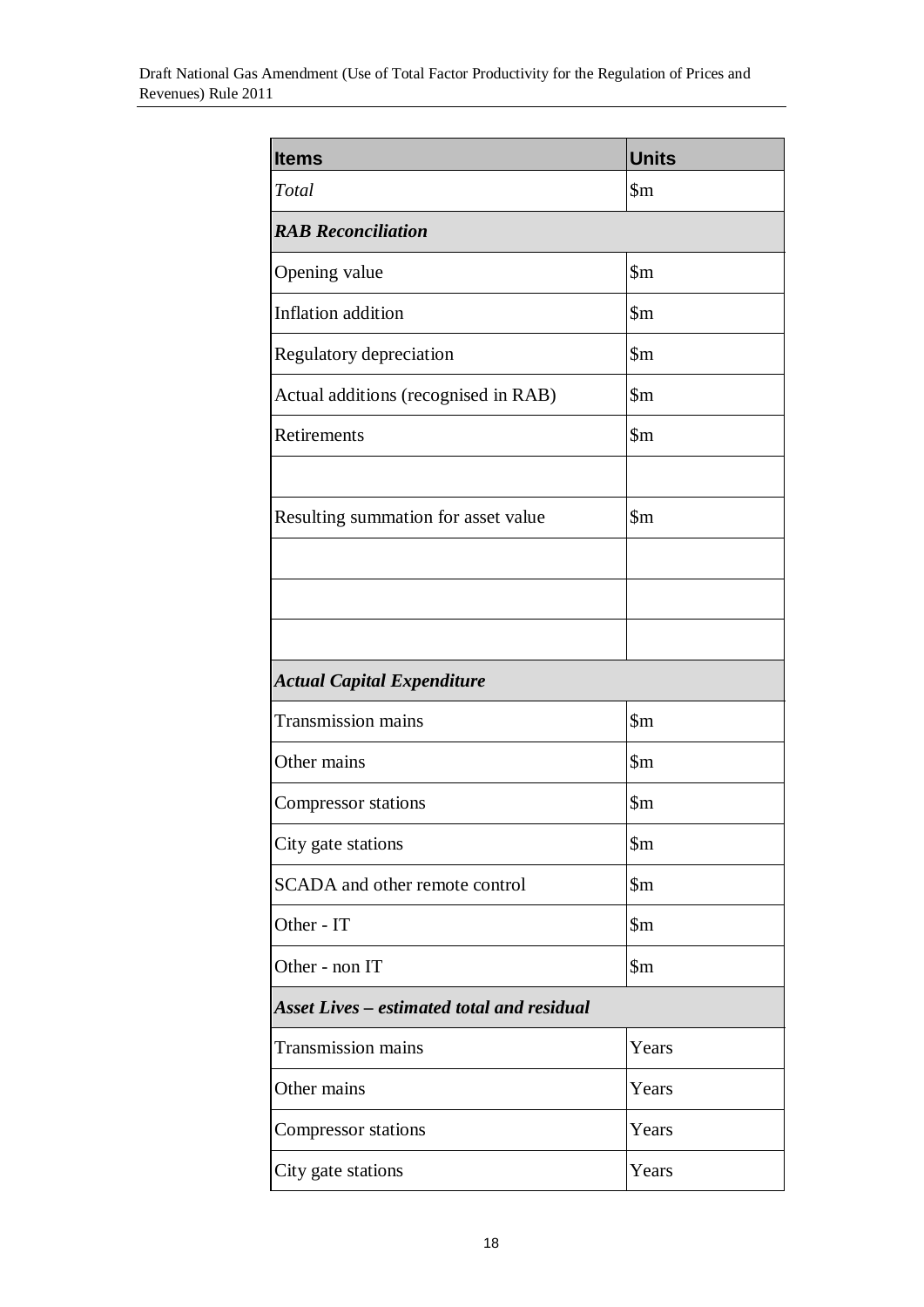| <b>Items</b>                                                          | <b>Units</b>           |
|-----------------------------------------------------------------------|------------------------|
| SCADA and other remote control                                        | Years                  |
| Other - IT                                                            | Years                  |
| Other - non IT                                                        | Years                  |
| <b>Value of Capital Contributions or</b><br><b>Contributed Assets</b> | $\mathop{\mathrm{Sm}}$ |
| <b>Price Index for Labour Inputs</b>                                  |                        |
| <b>Price Index for O&amp;M Expenditure</b>                            |                        |
| <b>Price Index for Network Assets</b>                                 |                        |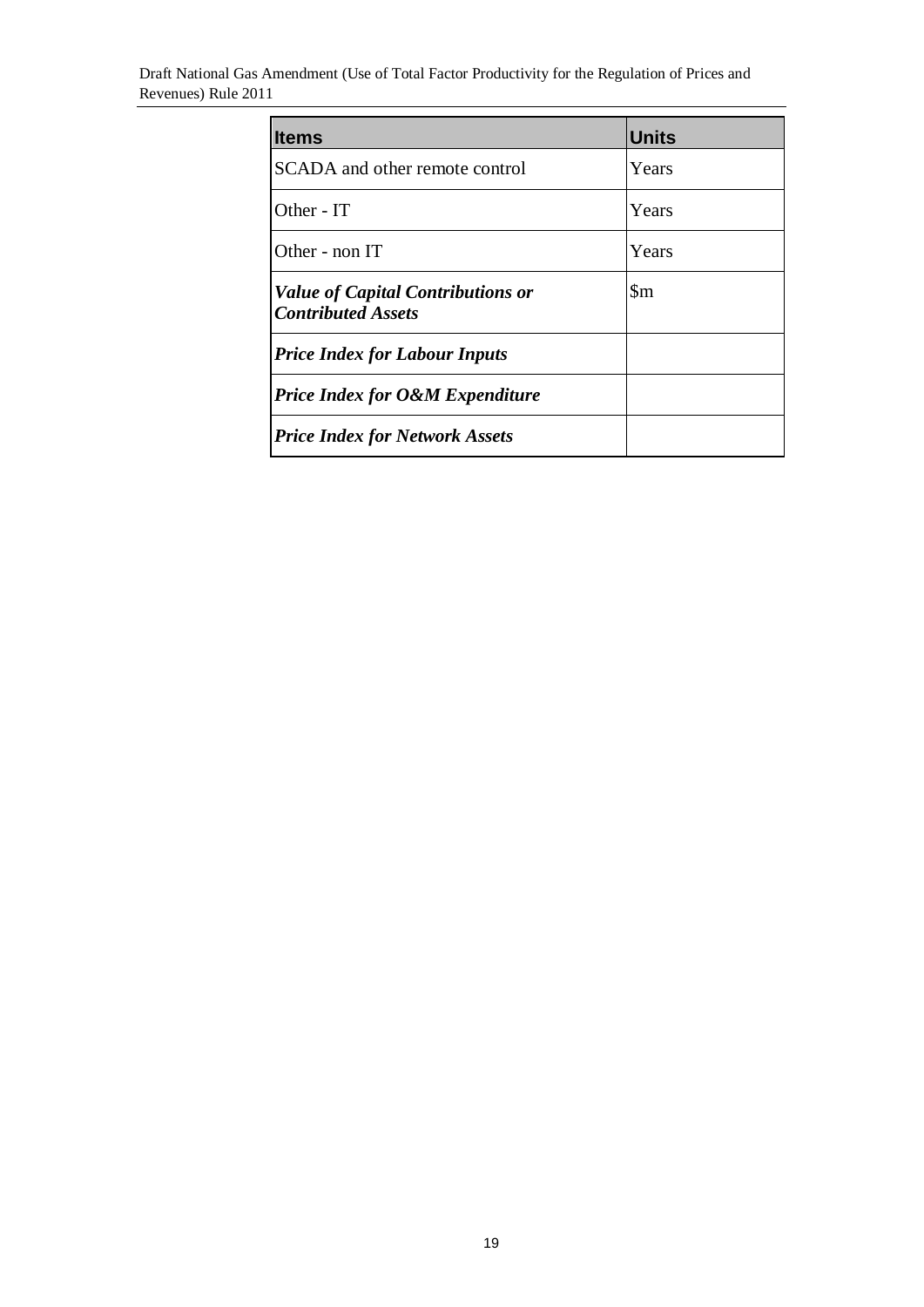# <span id="page-19-0"></span>**Schedule 2 Savings and Transitional Amendments to the National Gas Rules**

[\(4\)](#page-0-1)

### **[1] New Part 4 Schedule 1 Transitional provisions consequent on the Use of Total Factor Productivity for the Regulation of Prices and Revenues**

After rule [xx] in Schedule 1, insert:

# **Part 4 Transitional provisions consequent on the Use of Total Factor Productivity for the Regulation of Prices and Revenues**

### **[xx] Definitions**

(1) In this Part:

**Amending Rules** means the National Gas Amendment (Use of Total Factor Productivity for the Regulation of Prices and Revenues) Rule [Year].

**Pipeline Regulatory Disclosure Data Report Working Group** means the working group established by the AER and constituted in accordance with rule [xx].

### **[xx] Pipeline Regulatory Disclosure Data Report Working Group and the initial Pipeline Regulatory Disclosure Data Report Guidelines and Templates**

- (1) Not later than [Date], the AER must establish a Pipeline Regulatory Disclosure Data Report Working Group.
- (2) Members of the Pipeline Regulatory Disclosure Data Report Working Group must consist of:
	- (a) an employee of the AER, to act as chairperson;
	- (b) other persons appointed at the sole discretion of the AER, acting reasonably, comprising of:
		- (i) persons representing *full regulation pipeline* service providers; and
		- (ii) at least 1 person representing the interests of end use customers for gas.
- (3) Not later than [Date], the Pipeline Regulatory Disclosure Data Report Working Group:
	- (a) must develop the initial Pipeline Regulatory Disclosure Data Guidelines that determine the manner and form in which Pipeline